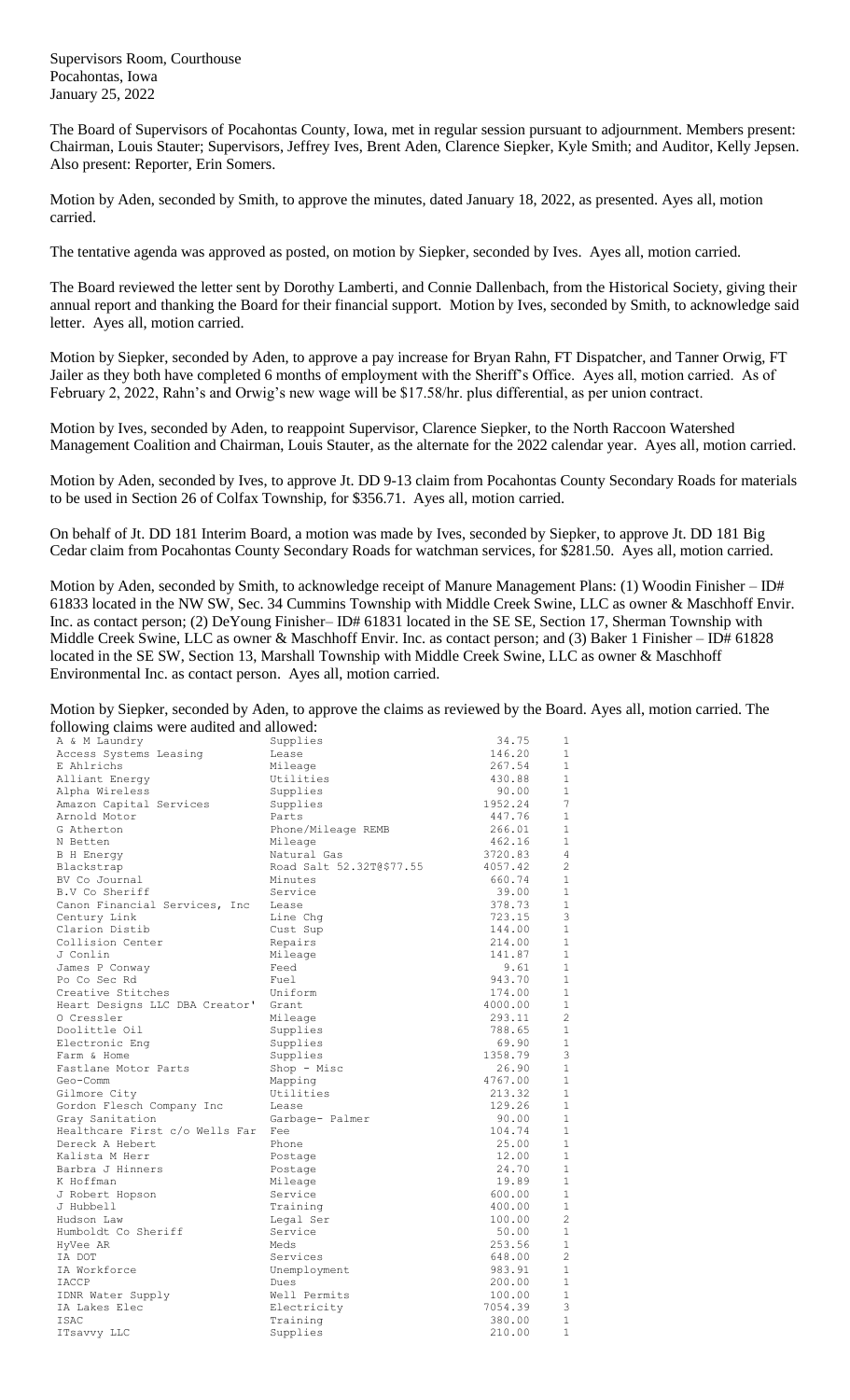| 3979.20<br>$\mathbf{1}$<br>Jacks OK Tire<br>Tires/Parts<br>45.63<br>$\mathbf{1}$<br>K Jepsen<br>Mileage<br>277.76<br>$\mathbf{1}$<br>Supplies<br>Johnston Auto<br>$\mathbf{1}$<br>Jt DD 181 Little Cedar<br>1023.75<br>Drainage<br>Juicebox Interactive<br>$\mathbf{1}$<br>Hosting<br>460.00<br>$\mathbf{1}$<br>52.50<br>KAYL<br>Ad<br>$\mathbf{1}$<br>KIAQ-FM/AlphaMedia USA, LLC<br>Radio Ads - Sec Roads<br>769.00<br>22.23<br>$\mathbf{1}$<br>M Klocke<br>Mileage<br>212.57<br>1<br>House of Print<br>Supplies<br>$\mathbf{1}$<br>900.71<br>Laurens Sun<br>Minutes<br>2<br>Loffler<br>961.91<br>Lease<br>1170.51<br>5<br>Machine Shop<br>Supplies<br>1<br>Service<br>237.00<br>Mainstay Sys<br>$\overline{2}$<br>1" RS to CF<br>Martin Marietta<br>20777.74<br>$\mathbf{1}$<br>McKesson Medical<br>73.80<br>Supplies<br>283.22<br>1<br>East Bldg BR Repairs<br>Menards<br>29423.38<br>1<br>Supp Abuts 2021<br>Merryman Bridge Construction<br>1<br>Meyer Electric<br>Repairs<br>830.52<br>1<br>Mid Co Machinery<br>652.16<br>Maintenance<br>$\mathbf{1}$<br>Mid-States Organized Crime Inf<br>100.00<br>Dues<br>2<br>Electric<br>150.51<br>MidAmeri Energy<br>$\mathbf{1}$<br>108.03<br>Midwest Wheel<br>Supplies<br>1<br>158.68<br>Murphy Tractor<br>Repair<br>1<br>524.86<br>Napa<br>Parts<br>$\mathbf{1}$<br>Shelter Ser<br>5425.00<br>NW IA Youth Emerg<br>5<br>Office Elements<br>978.43<br>Supplies<br>$\mathbf{1}$<br>Philips Lifeline<br>Lifeline<br>350.20<br>1<br>PJ Greufe<br>Services<br>1500.00<br>1<br>City-Plover<br>utilitites<br>100.00<br>3<br>Po Co Home Care<br>Aides<br>11645.00<br>$\overline{2}$<br>Po Co Solid Waste<br>Rural Waste<br>10783.44<br>3<br>Pocahontas Co. IT Department<br>2687.47<br>Supplies<br>$\mathbf{1}$<br>100.00<br>Poca Postmaster<br>Postage<br>1<br>Poca St Bank<br>800.00<br>Rent<br>1<br>Meals<br>3514.00<br>Poca Comm Hospital<br>1<br>Equip Parts<br>100.81<br>Poca Equip<br>1<br>Poca Fiber<br>Phone Internet<br>155.55<br>3<br>Pro Co-Op<br>Fuel<br>13568.45<br>$\mathbf{1}$<br>Reagan Outdoor of Rochester<br>Billboard<br>1450.00<br>$\mathbf{1}$<br>Rebhuhn Acres Corp. Paul Rebhu<br>363.80<br>Well Plug<br>2353.88<br>6<br>Publications<br>Record Dem<br>2741.25<br>1<br>Reg V HAZMAT<br>Contribution<br>32.48<br>1<br>V Ricklefs<br>Mileage<br>1<br>Rolfe Vet Clinic<br>Services<br>73.00<br>362.51<br>$\mathbf{1}$<br>City-Rolfe<br>Utilities<br>10298.32<br>$\mathbf{1}$<br>SCI Communications<br>Labor<br>IA SOS<br>1<br>30.00<br>Notary<br>1172.50<br>$\mathbf{1}$<br>Seiler App<br>Repair<br>SiteOne Landscape<br>Chemicals<br>899.78<br>$\mathbf{1}$<br>233.49<br>$\mathbf{1}$<br>Amy D Stern-Domek<br>Mileage<br>71.67<br>$\mathbf{1}$<br>M Parrott<br>Supplies<br>$\mathbf{2}$<br>Mileage<br>25.74<br>Donald P Trexel<br>352.50<br>$\mathbf{1}$<br>USPS<br>Postage Env<br>$\mathbf{1}$<br>K Vadar<br>Mileage<br>174.69<br>2<br>Verizon<br>Hotspots<br>205.06<br>3<br>Webster Co Sheriff<br>Service<br>105.00<br>$\mathbf{2}$<br>Windstream<br>Line Chq<br>225.90 | Jack's Uniform | Supplies | 495.93    | 2 |
|------------------------------------------------------------------------------------------------------------------------------------------------------------------------------------------------------------------------------------------------------------------------------------------------------------------------------------------------------------------------------------------------------------------------------------------------------------------------------------------------------------------------------------------------------------------------------------------------------------------------------------------------------------------------------------------------------------------------------------------------------------------------------------------------------------------------------------------------------------------------------------------------------------------------------------------------------------------------------------------------------------------------------------------------------------------------------------------------------------------------------------------------------------------------------------------------------------------------------------------------------------------------------------------------------------------------------------------------------------------------------------------------------------------------------------------------------------------------------------------------------------------------------------------------------------------------------------------------------------------------------------------------------------------------------------------------------------------------------------------------------------------------------------------------------------------------------------------------------------------------------------------------------------------------------------------------------------------------------------------------------------------------------------------------------------------------------------------------------------------------------------------------------------------------------------------------------------------------------------------------------------------------------------------------------------------------------------------------------------------------------------------------------------------------------------------------------------------------------------------------------------------------------------------------------------------------------------------------------------------------------------------------------------------------------------------------------------------------------------------------------------------------------------------------------------------------------------------------------------------------------------------------------------------------------------------------------------------------------------------------------------------------------------------|----------------|----------|-----------|---|
|                                                                                                                                                                                                                                                                                                                                                                                                                                                                                                                                                                                                                                                                                                                                                                                                                                                                                                                                                                                                                                                                                                                                                                                                                                                                                                                                                                                                                                                                                                                                                                                                                                                                                                                                                                                                                                                                                                                                                                                                                                                                                                                                                                                                                                                                                                                                                                                                                                                                                                                                                                                                                                                                                                                                                                                                                                                                                                                                                                                                                                          |                |          |           |   |
|                                                                                                                                                                                                                                                                                                                                                                                                                                                                                                                                                                                                                                                                                                                                                                                                                                                                                                                                                                                                                                                                                                                                                                                                                                                                                                                                                                                                                                                                                                                                                                                                                                                                                                                                                                                                                                                                                                                                                                                                                                                                                                                                                                                                                                                                                                                                                                                                                                                                                                                                                                                                                                                                                                                                                                                                                                                                                                                                                                                                                                          |                |          |           |   |
|                                                                                                                                                                                                                                                                                                                                                                                                                                                                                                                                                                                                                                                                                                                                                                                                                                                                                                                                                                                                                                                                                                                                                                                                                                                                                                                                                                                                                                                                                                                                                                                                                                                                                                                                                                                                                                                                                                                                                                                                                                                                                                                                                                                                                                                                                                                                                                                                                                                                                                                                                                                                                                                                                                                                                                                                                                                                                                                                                                                                                                          |                |          |           |   |
|                                                                                                                                                                                                                                                                                                                                                                                                                                                                                                                                                                                                                                                                                                                                                                                                                                                                                                                                                                                                                                                                                                                                                                                                                                                                                                                                                                                                                                                                                                                                                                                                                                                                                                                                                                                                                                                                                                                                                                                                                                                                                                                                                                                                                                                                                                                                                                                                                                                                                                                                                                                                                                                                                                                                                                                                                                                                                                                                                                                                                                          |                |          |           |   |
|                                                                                                                                                                                                                                                                                                                                                                                                                                                                                                                                                                                                                                                                                                                                                                                                                                                                                                                                                                                                                                                                                                                                                                                                                                                                                                                                                                                                                                                                                                                                                                                                                                                                                                                                                                                                                                                                                                                                                                                                                                                                                                                                                                                                                                                                                                                                                                                                                                                                                                                                                                                                                                                                                                                                                                                                                                                                                                                                                                                                                                          |                |          |           |   |
|                                                                                                                                                                                                                                                                                                                                                                                                                                                                                                                                                                                                                                                                                                                                                                                                                                                                                                                                                                                                                                                                                                                                                                                                                                                                                                                                                                                                                                                                                                                                                                                                                                                                                                                                                                                                                                                                                                                                                                                                                                                                                                                                                                                                                                                                                                                                                                                                                                                                                                                                                                                                                                                                                                                                                                                                                                                                                                                                                                                                                                          |                |          |           |   |
|                                                                                                                                                                                                                                                                                                                                                                                                                                                                                                                                                                                                                                                                                                                                                                                                                                                                                                                                                                                                                                                                                                                                                                                                                                                                                                                                                                                                                                                                                                                                                                                                                                                                                                                                                                                                                                                                                                                                                                                                                                                                                                                                                                                                                                                                                                                                                                                                                                                                                                                                                                                                                                                                                                                                                                                                                                                                                                                                                                                                                                          |                |          |           |   |
|                                                                                                                                                                                                                                                                                                                                                                                                                                                                                                                                                                                                                                                                                                                                                                                                                                                                                                                                                                                                                                                                                                                                                                                                                                                                                                                                                                                                                                                                                                                                                                                                                                                                                                                                                                                                                                                                                                                                                                                                                                                                                                                                                                                                                                                                                                                                                                                                                                                                                                                                                                                                                                                                                                                                                                                                                                                                                                                                                                                                                                          |                |          |           |   |
|                                                                                                                                                                                                                                                                                                                                                                                                                                                                                                                                                                                                                                                                                                                                                                                                                                                                                                                                                                                                                                                                                                                                                                                                                                                                                                                                                                                                                                                                                                                                                                                                                                                                                                                                                                                                                                                                                                                                                                                                                                                                                                                                                                                                                                                                                                                                                                                                                                                                                                                                                                                                                                                                                                                                                                                                                                                                                                                                                                                                                                          |                |          |           |   |
|                                                                                                                                                                                                                                                                                                                                                                                                                                                                                                                                                                                                                                                                                                                                                                                                                                                                                                                                                                                                                                                                                                                                                                                                                                                                                                                                                                                                                                                                                                                                                                                                                                                                                                                                                                                                                                                                                                                                                                                                                                                                                                                                                                                                                                                                                                                                                                                                                                                                                                                                                                                                                                                                                                                                                                                                                                                                                                                                                                                                                                          |                |          |           |   |
|                                                                                                                                                                                                                                                                                                                                                                                                                                                                                                                                                                                                                                                                                                                                                                                                                                                                                                                                                                                                                                                                                                                                                                                                                                                                                                                                                                                                                                                                                                                                                                                                                                                                                                                                                                                                                                                                                                                                                                                                                                                                                                                                                                                                                                                                                                                                                                                                                                                                                                                                                                                                                                                                                                                                                                                                                                                                                                                                                                                                                                          |                |          |           |   |
|                                                                                                                                                                                                                                                                                                                                                                                                                                                                                                                                                                                                                                                                                                                                                                                                                                                                                                                                                                                                                                                                                                                                                                                                                                                                                                                                                                                                                                                                                                                                                                                                                                                                                                                                                                                                                                                                                                                                                                                                                                                                                                                                                                                                                                                                                                                                                                                                                                                                                                                                                                                                                                                                                                                                                                                                                                                                                                                                                                                                                                          |                |          |           |   |
|                                                                                                                                                                                                                                                                                                                                                                                                                                                                                                                                                                                                                                                                                                                                                                                                                                                                                                                                                                                                                                                                                                                                                                                                                                                                                                                                                                                                                                                                                                                                                                                                                                                                                                                                                                                                                                                                                                                                                                                                                                                                                                                                                                                                                                                                                                                                                                                                                                                                                                                                                                                                                                                                                                                                                                                                                                                                                                                                                                                                                                          |                |          |           |   |
|                                                                                                                                                                                                                                                                                                                                                                                                                                                                                                                                                                                                                                                                                                                                                                                                                                                                                                                                                                                                                                                                                                                                                                                                                                                                                                                                                                                                                                                                                                                                                                                                                                                                                                                                                                                                                                                                                                                                                                                                                                                                                                                                                                                                                                                                                                                                                                                                                                                                                                                                                                                                                                                                                                                                                                                                                                                                                                                                                                                                                                          |                |          |           |   |
|                                                                                                                                                                                                                                                                                                                                                                                                                                                                                                                                                                                                                                                                                                                                                                                                                                                                                                                                                                                                                                                                                                                                                                                                                                                                                                                                                                                                                                                                                                                                                                                                                                                                                                                                                                                                                                                                                                                                                                                                                                                                                                                                                                                                                                                                                                                                                                                                                                                                                                                                                                                                                                                                                                                                                                                                                                                                                                                                                                                                                                          |                |          |           |   |
|                                                                                                                                                                                                                                                                                                                                                                                                                                                                                                                                                                                                                                                                                                                                                                                                                                                                                                                                                                                                                                                                                                                                                                                                                                                                                                                                                                                                                                                                                                                                                                                                                                                                                                                                                                                                                                                                                                                                                                                                                                                                                                                                                                                                                                                                                                                                                                                                                                                                                                                                                                                                                                                                                                                                                                                                                                                                                                                                                                                                                                          |                |          |           |   |
|                                                                                                                                                                                                                                                                                                                                                                                                                                                                                                                                                                                                                                                                                                                                                                                                                                                                                                                                                                                                                                                                                                                                                                                                                                                                                                                                                                                                                                                                                                                                                                                                                                                                                                                                                                                                                                                                                                                                                                                                                                                                                                                                                                                                                                                                                                                                                                                                                                                                                                                                                                                                                                                                                                                                                                                                                                                                                                                                                                                                                                          |                |          |           |   |
|                                                                                                                                                                                                                                                                                                                                                                                                                                                                                                                                                                                                                                                                                                                                                                                                                                                                                                                                                                                                                                                                                                                                                                                                                                                                                                                                                                                                                                                                                                                                                                                                                                                                                                                                                                                                                                                                                                                                                                                                                                                                                                                                                                                                                                                                                                                                                                                                                                                                                                                                                                                                                                                                                                                                                                                                                                                                                                                                                                                                                                          |                |          |           |   |
|                                                                                                                                                                                                                                                                                                                                                                                                                                                                                                                                                                                                                                                                                                                                                                                                                                                                                                                                                                                                                                                                                                                                                                                                                                                                                                                                                                                                                                                                                                                                                                                                                                                                                                                                                                                                                                                                                                                                                                                                                                                                                                                                                                                                                                                                                                                                                                                                                                                                                                                                                                                                                                                                                                                                                                                                                                                                                                                                                                                                                                          |                |          |           |   |
|                                                                                                                                                                                                                                                                                                                                                                                                                                                                                                                                                                                                                                                                                                                                                                                                                                                                                                                                                                                                                                                                                                                                                                                                                                                                                                                                                                                                                                                                                                                                                                                                                                                                                                                                                                                                                                                                                                                                                                                                                                                                                                                                                                                                                                                                                                                                                                                                                                                                                                                                                                                                                                                                                                                                                                                                                                                                                                                                                                                                                                          |                |          |           |   |
|                                                                                                                                                                                                                                                                                                                                                                                                                                                                                                                                                                                                                                                                                                                                                                                                                                                                                                                                                                                                                                                                                                                                                                                                                                                                                                                                                                                                                                                                                                                                                                                                                                                                                                                                                                                                                                                                                                                                                                                                                                                                                                                                                                                                                                                                                                                                                                                                                                                                                                                                                                                                                                                                                                                                                                                                                                                                                                                                                                                                                                          |                |          |           |   |
|                                                                                                                                                                                                                                                                                                                                                                                                                                                                                                                                                                                                                                                                                                                                                                                                                                                                                                                                                                                                                                                                                                                                                                                                                                                                                                                                                                                                                                                                                                                                                                                                                                                                                                                                                                                                                                                                                                                                                                                                                                                                                                                                                                                                                                                                                                                                                                                                                                                                                                                                                                                                                                                                                                                                                                                                                                                                                                                                                                                                                                          |                |          |           |   |
|                                                                                                                                                                                                                                                                                                                                                                                                                                                                                                                                                                                                                                                                                                                                                                                                                                                                                                                                                                                                                                                                                                                                                                                                                                                                                                                                                                                                                                                                                                                                                                                                                                                                                                                                                                                                                                                                                                                                                                                                                                                                                                                                                                                                                                                                                                                                                                                                                                                                                                                                                                                                                                                                                                                                                                                                                                                                                                                                                                                                                                          |                |          |           |   |
|                                                                                                                                                                                                                                                                                                                                                                                                                                                                                                                                                                                                                                                                                                                                                                                                                                                                                                                                                                                                                                                                                                                                                                                                                                                                                                                                                                                                                                                                                                                                                                                                                                                                                                                                                                                                                                                                                                                                                                                                                                                                                                                                                                                                                                                                                                                                                                                                                                                                                                                                                                                                                                                                                                                                                                                                                                                                                                                                                                                                                                          |                |          |           |   |
|                                                                                                                                                                                                                                                                                                                                                                                                                                                                                                                                                                                                                                                                                                                                                                                                                                                                                                                                                                                                                                                                                                                                                                                                                                                                                                                                                                                                                                                                                                                                                                                                                                                                                                                                                                                                                                                                                                                                                                                                                                                                                                                                                                                                                                                                                                                                                                                                                                                                                                                                                                                                                                                                                                                                                                                                                                                                                                                                                                                                                                          |                |          |           |   |
|                                                                                                                                                                                                                                                                                                                                                                                                                                                                                                                                                                                                                                                                                                                                                                                                                                                                                                                                                                                                                                                                                                                                                                                                                                                                                                                                                                                                                                                                                                                                                                                                                                                                                                                                                                                                                                                                                                                                                                                                                                                                                                                                                                                                                                                                                                                                                                                                                                                                                                                                                                                                                                                                                                                                                                                                                                                                                                                                                                                                                                          |                |          |           |   |
|                                                                                                                                                                                                                                                                                                                                                                                                                                                                                                                                                                                                                                                                                                                                                                                                                                                                                                                                                                                                                                                                                                                                                                                                                                                                                                                                                                                                                                                                                                                                                                                                                                                                                                                                                                                                                                                                                                                                                                                                                                                                                                                                                                                                                                                                                                                                                                                                                                                                                                                                                                                                                                                                                                                                                                                                                                                                                                                                                                                                                                          |                |          |           |   |
|                                                                                                                                                                                                                                                                                                                                                                                                                                                                                                                                                                                                                                                                                                                                                                                                                                                                                                                                                                                                                                                                                                                                                                                                                                                                                                                                                                                                                                                                                                                                                                                                                                                                                                                                                                                                                                                                                                                                                                                                                                                                                                                                                                                                                                                                                                                                                                                                                                                                                                                                                                                                                                                                                                                                                                                                                                                                                                                                                                                                                                          |                |          |           |   |
|                                                                                                                                                                                                                                                                                                                                                                                                                                                                                                                                                                                                                                                                                                                                                                                                                                                                                                                                                                                                                                                                                                                                                                                                                                                                                                                                                                                                                                                                                                                                                                                                                                                                                                                                                                                                                                                                                                                                                                                                                                                                                                                                                                                                                                                                                                                                                                                                                                                                                                                                                                                                                                                                                                                                                                                                                                                                                                                                                                                                                                          |                |          |           |   |
|                                                                                                                                                                                                                                                                                                                                                                                                                                                                                                                                                                                                                                                                                                                                                                                                                                                                                                                                                                                                                                                                                                                                                                                                                                                                                                                                                                                                                                                                                                                                                                                                                                                                                                                                                                                                                                                                                                                                                                                                                                                                                                                                                                                                                                                                                                                                                                                                                                                                                                                                                                                                                                                                                                                                                                                                                                                                                                                                                                                                                                          |                |          |           |   |
|                                                                                                                                                                                                                                                                                                                                                                                                                                                                                                                                                                                                                                                                                                                                                                                                                                                                                                                                                                                                                                                                                                                                                                                                                                                                                                                                                                                                                                                                                                                                                                                                                                                                                                                                                                                                                                                                                                                                                                                                                                                                                                                                                                                                                                                                                                                                                                                                                                                                                                                                                                                                                                                                                                                                                                                                                                                                                                                                                                                                                                          |                |          |           |   |
|                                                                                                                                                                                                                                                                                                                                                                                                                                                                                                                                                                                                                                                                                                                                                                                                                                                                                                                                                                                                                                                                                                                                                                                                                                                                                                                                                                                                                                                                                                                                                                                                                                                                                                                                                                                                                                                                                                                                                                                                                                                                                                                                                                                                                                                                                                                                                                                                                                                                                                                                                                                                                                                                                                                                                                                                                                                                                                                                                                                                                                          |                |          |           |   |
|                                                                                                                                                                                                                                                                                                                                                                                                                                                                                                                                                                                                                                                                                                                                                                                                                                                                                                                                                                                                                                                                                                                                                                                                                                                                                                                                                                                                                                                                                                                                                                                                                                                                                                                                                                                                                                                                                                                                                                                                                                                                                                                                                                                                                                                                                                                                                                                                                                                                                                                                                                                                                                                                                                                                                                                                                                                                                                                                                                                                                                          |                |          |           |   |
|                                                                                                                                                                                                                                                                                                                                                                                                                                                                                                                                                                                                                                                                                                                                                                                                                                                                                                                                                                                                                                                                                                                                                                                                                                                                                                                                                                                                                                                                                                                                                                                                                                                                                                                                                                                                                                                                                                                                                                                                                                                                                                                                                                                                                                                                                                                                                                                                                                                                                                                                                                                                                                                                                                                                                                                                                                                                                                                                                                                                                                          |                |          |           |   |
|                                                                                                                                                                                                                                                                                                                                                                                                                                                                                                                                                                                                                                                                                                                                                                                                                                                                                                                                                                                                                                                                                                                                                                                                                                                                                                                                                                                                                                                                                                                                                                                                                                                                                                                                                                                                                                                                                                                                                                                                                                                                                                                                                                                                                                                                                                                                                                                                                                                                                                                                                                                                                                                                                                                                                                                                                                                                                                                                                                                                                                          |                |          |           |   |
|                                                                                                                                                                                                                                                                                                                                                                                                                                                                                                                                                                                                                                                                                                                                                                                                                                                                                                                                                                                                                                                                                                                                                                                                                                                                                                                                                                                                                                                                                                                                                                                                                                                                                                                                                                                                                                                                                                                                                                                                                                                                                                                                                                                                                                                                                                                                                                                                                                                                                                                                                                                                                                                                                                                                                                                                                                                                                                                                                                                                                                          |                |          |           |   |
|                                                                                                                                                                                                                                                                                                                                                                                                                                                                                                                                                                                                                                                                                                                                                                                                                                                                                                                                                                                                                                                                                                                                                                                                                                                                                                                                                                                                                                                                                                                                                                                                                                                                                                                                                                                                                                                                                                                                                                                                                                                                                                                                                                                                                                                                                                                                                                                                                                                                                                                                                                                                                                                                                                                                                                                                                                                                                                                                                                                                                                          |                |          |           |   |
|                                                                                                                                                                                                                                                                                                                                                                                                                                                                                                                                                                                                                                                                                                                                                                                                                                                                                                                                                                                                                                                                                                                                                                                                                                                                                                                                                                                                                                                                                                                                                                                                                                                                                                                                                                                                                                                                                                                                                                                                                                                                                                                                                                                                                                                                                                                                                                                                                                                                                                                                                                                                                                                                                                                                                                                                                                                                                                                                                                                                                                          |                |          |           |   |
|                                                                                                                                                                                                                                                                                                                                                                                                                                                                                                                                                                                                                                                                                                                                                                                                                                                                                                                                                                                                                                                                                                                                                                                                                                                                                                                                                                                                                                                                                                                                                                                                                                                                                                                                                                                                                                                                                                                                                                                                                                                                                                                                                                                                                                                                                                                                                                                                                                                                                                                                                                                                                                                                                                                                                                                                                                                                                                                                                                                                                                          |                |          |           |   |
|                                                                                                                                                                                                                                                                                                                                                                                                                                                                                                                                                                                                                                                                                                                                                                                                                                                                                                                                                                                                                                                                                                                                                                                                                                                                                                                                                                                                                                                                                                                                                                                                                                                                                                                                                                                                                                                                                                                                                                                                                                                                                                                                                                                                                                                                                                                                                                                                                                                                                                                                                                                                                                                                                                                                                                                                                                                                                                                                                                                                                                          |                |          |           |   |
|                                                                                                                                                                                                                                                                                                                                                                                                                                                                                                                                                                                                                                                                                                                                                                                                                                                                                                                                                                                                                                                                                                                                                                                                                                                                                                                                                                                                                                                                                                                                                                                                                                                                                                                                                                                                                                                                                                                                                                                                                                                                                                                                                                                                                                                                                                                                                                                                                                                                                                                                                                                                                                                                                                                                                                                                                                                                                                                                                                                                                                          |                |          |           |   |
|                                                                                                                                                                                                                                                                                                                                                                                                                                                                                                                                                                                                                                                                                                                                                                                                                                                                                                                                                                                                                                                                                                                                                                                                                                                                                                                                                                                                                                                                                                                                                                                                                                                                                                                                                                                                                                                                                                                                                                                                                                                                                                                                                                                                                                                                                                                                                                                                                                                                                                                                                                                                                                                                                                                                                                                                                                                                                                                                                                                                                                          |                |          |           |   |
|                                                                                                                                                                                                                                                                                                                                                                                                                                                                                                                                                                                                                                                                                                                                                                                                                                                                                                                                                                                                                                                                                                                                                                                                                                                                                                                                                                                                                                                                                                                                                                                                                                                                                                                                                                                                                                                                                                                                                                                                                                                                                                                                                                                                                                                                                                                                                                                                                                                                                                                                                                                                                                                                                                                                                                                                                                                                                                                                                                                                                                          |                |          |           |   |
|                                                                                                                                                                                                                                                                                                                                                                                                                                                                                                                                                                                                                                                                                                                                                                                                                                                                                                                                                                                                                                                                                                                                                                                                                                                                                                                                                                                                                                                                                                                                                                                                                                                                                                                                                                                                                                                                                                                                                                                                                                                                                                                                                                                                                                                                                                                                                                                                                                                                                                                                                                                                                                                                                                                                                                                                                                                                                                                                                                                                                                          |                |          |           |   |
|                                                                                                                                                                                                                                                                                                                                                                                                                                                                                                                                                                                                                                                                                                                                                                                                                                                                                                                                                                                                                                                                                                                                                                                                                                                                                                                                                                                                                                                                                                                                                                                                                                                                                                                                                                                                                                                                                                                                                                                                                                                                                                                                                                                                                                                                                                                                                                                                                                                                                                                                                                                                                                                                                                                                                                                                                                                                                                                                                                                                                                          |                |          |           |   |
|                                                                                                                                                                                                                                                                                                                                                                                                                                                                                                                                                                                                                                                                                                                                                                                                                                                                                                                                                                                                                                                                                                                                                                                                                                                                                                                                                                                                                                                                                                                                                                                                                                                                                                                                                                                                                                                                                                                                                                                                                                                                                                                                                                                                                                                                                                                                                                                                                                                                                                                                                                                                                                                                                                                                                                                                                                                                                                                                                                                                                                          |                |          |           |   |
|                                                                                                                                                                                                                                                                                                                                                                                                                                                                                                                                                                                                                                                                                                                                                                                                                                                                                                                                                                                                                                                                                                                                                                                                                                                                                                                                                                                                                                                                                                                                                                                                                                                                                                                                                                                                                                                                                                                                                                                                                                                                                                                                                                                                                                                                                                                                                                                                                                                                                                                                                                                                                                                                                                                                                                                                                                                                                                                                                                                                                                          |                |          |           |   |
|                                                                                                                                                                                                                                                                                                                                                                                                                                                                                                                                                                                                                                                                                                                                                                                                                                                                                                                                                                                                                                                                                                                                                                                                                                                                                                                                                                                                                                                                                                                                                                                                                                                                                                                                                                                                                                                                                                                                                                                                                                                                                                                                                                                                                                                                                                                                                                                                                                                                                                                                                                                                                                                                                                                                                                                                                                                                                                                                                                                                                                          |                |          |           |   |
|                                                                                                                                                                                                                                                                                                                                                                                                                                                                                                                                                                                                                                                                                                                                                                                                                                                                                                                                                                                                                                                                                                                                                                                                                                                                                                                                                                                                                                                                                                                                                                                                                                                                                                                                                                                                                                                                                                                                                                                                                                                                                                                                                                                                                                                                                                                                                                                                                                                                                                                                                                                                                                                                                                                                                                                                                                                                                                                                                                                                                                          |                |          |           |   |
|                                                                                                                                                                                                                                                                                                                                                                                                                                                                                                                                                                                                                                                                                                                                                                                                                                                                                                                                                                                                                                                                                                                                                                                                                                                                                                                                                                                                                                                                                                                                                                                                                                                                                                                                                                                                                                                                                                                                                                                                                                                                                                                                                                                                                                                                                                                                                                                                                                                                                                                                                                                                                                                                                                                                                                                                                                                                                                                                                                                                                                          |                |          |           |   |
|                                                                                                                                                                                                                                                                                                                                                                                                                                                                                                                                                                                                                                                                                                                                                                                                                                                                                                                                                                                                                                                                                                                                                                                                                                                                                                                                                                                                                                                                                                                                                                                                                                                                                                                                                                                                                                                                                                                                                                                                                                                                                                                                                                                                                                                                                                                                                                                                                                                                                                                                                                                                                                                                                                                                                                                                                                                                                                                                                                                                                                          |                |          |           |   |
|                                                                                                                                                                                                                                                                                                                                                                                                                                                                                                                                                                                                                                                                                                                                                                                                                                                                                                                                                                                                                                                                                                                                                                                                                                                                                                                                                                                                                                                                                                                                                                                                                                                                                                                                                                                                                                                                                                                                                                                                                                                                                                                                                                                                                                                                                                                                                                                                                                                                                                                                                                                                                                                                                                                                                                                                                                                                                                                                                                                                                                          |                |          |           |   |
|                                                                                                                                                                                                                                                                                                                                                                                                                                                                                                                                                                                                                                                                                                                                                                                                                                                                                                                                                                                                                                                                                                                                                                                                                                                                                                                                                                                                                                                                                                                                                                                                                                                                                                                                                                                                                                                                                                                                                                                                                                                                                                                                                                                                                                                                                                                                                                                                                                                                                                                                                                                                                                                                                                                                                                                                                                                                                                                                                                                                                                          |                |          |           |   |
|                                                                                                                                                                                                                                                                                                                                                                                                                                                                                                                                                                                                                                                                                                                                                                                                                                                                                                                                                                                                                                                                                                                                                                                                                                                                                                                                                                                                                                                                                                                                                                                                                                                                                                                                                                                                                                                                                                                                                                                                                                                                                                                                                                                                                                                                                                                                                                                                                                                                                                                                                                                                                                                                                                                                                                                                                                                                                                                                                                                                                                          |                |          |           |   |
|                                                                                                                                                                                                                                                                                                                                                                                                                                                                                                                                                                                                                                                                                                                                                                                                                                                                                                                                                                                                                                                                                                                                                                                                                                                                                                                                                                                                                                                                                                                                                                                                                                                                                                                                                                                                                                                                                                                                                                                                                                                                                                                                                                                                                                                                                                                                                                                                                                                                                                                                                                                                                                                                                                                                                                                                                                                                                                                                                                                                                                          |                |          |           |   |
|                                                                                                                                                                                                                                                                                                                                                                                                                                                                                                                                                                                                                                                                                                                                                                                                                                                                                                                                                                                                                                                                                                                                                                                                                                                                                                                                                                                                                                                                                                                                                                                                                                                                                                                                                                                                                                                                                                                                                                                                                                                                                                                                                                                                                                                                                                                                                                                                                                                                                                                                                                                                                                                                                                                                                                                                                                                                                                                                                                                                                                          |                |          |           |   |
|                                                                                                                                                                                                                                                                                                                                                                                                                                                                                                                                                                                                                                                                                                                                                                                                                                                                                                                                                                                                                                                                                                                                                                                                                                                                                                                                                                                                                                                                                                                                                                                                                                                                                                                                                                                                                                                                                                                                                                                                                                                                                                                                                                                                                                                                                                                                                                                                                                                                                                                                                                                                                                                                                                                                                                                                                                                                                                                                                                                                                                          | Grand Total    |          | 174779.23 |   |

Gary Atherton, Assistant to the Engineer/Drainage Clerk, advised of his discussion with Jacob Hagon, Bolton & Menk Engineer, about the DD 41 retainage. They also discussed DD 74, the bridge on Highway 3 by Albert City, and a light outage on Highway 4. Atherton also advised that the N-28 paperwork should be completed in a day or two.

Amy Johnson and Anne Thompson, Wellness Committee co-chairs advised the Board on the new ISAC Wellness program for 2022. Motion by Ives, seconded by Aden, to authorize the Chairman to sign the Wellness Program Agreement with ISAC and to authorize a match for the ISAC Wellness incentive. Ayes all, motion carried. ISAC Wellness incentives are \$75.00 for a physical or preventative exam and \$25.00 for completing the online assessment. The public purpose is to encourage employees to participate in the Wellness program, which decreases the County's health insurance premium.

Weekly meetings: Ives-Trails and met with the account for Solid Waste; Aden-Revolving Loan meeting, Solid Waste concerns, and DD 74 concerns; Stauter-EMS and DD 74 concerns; Siepker–Upper Des Moines Finance meeting, Trails, North Raccoon Watershed, Linking Families, and a going away party for the Upper Des Moines Executive Director; and Smith –EMS. All Supervisors attended the Conference Board meeting and the Economic Development Annual meeting and County Foundations.

\_\_\_\_\_\_\_\_\_\_\_\_\_\_\_\_\_\_\_\_\_\_\_\_\_\_\_\_\_\_\_\_ \_\_\_\_\_\_\_\_\_\_\_\_\_\_\_\_\_\_\_\_\_\_\_\_\_\_\_\_\_\_\_\_

There being no further business, the Chairman declared the meeting adjourned.

Louis Stauter, Chairman Kelly Jepsen, Auditor

Supervisors Room, Courthouse Pocahontas, Iowa January 25, 2022